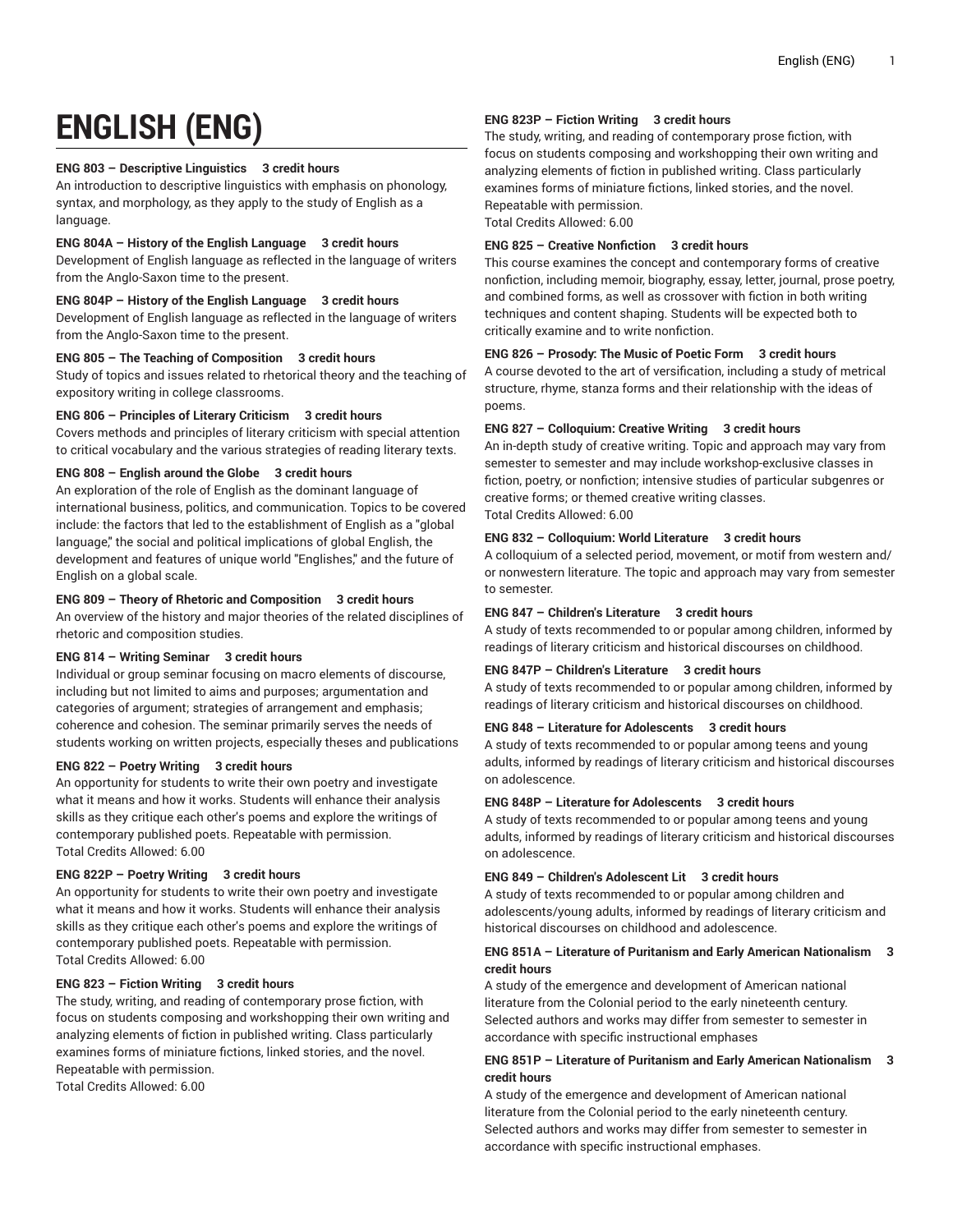# **ENG 852A – Literature of the American Renaissance 3 credit hours**

A study of American literature from the early nineteenth-century to the pre-Civil War period. Authors and works under study may change from semester to semester depending on the organizational design of the course.

# **ENG 852P – Literature of the American Renaissance 3 credit hours**

A study of American literature from the early nineteenth-century to the pre- Civil War period. Authors and works under study may change from semester to semester depending on the organizational design of the course.

#### **ENG 853A – Literature of American Realism 3 credit hours**

A study of American Literature from the late nineteenth century through the early twentieth century. Authors and works may vary according to instructional emphasis.

# **ENG 853P – Literature of American Realism 3 credit hours**

A study of American Literature from the late nineteenth century through the early twentieth century. Authors and works may vary according to instructional emphasis.

# **ENG 854A – Modern American Literature 3 credit hours**

The seminar covers the literature of the period roughly from the turn of the century through World War II, focusing on the later development of realism and naturalism and the rise of modernism. Authors, genres, and approaches may vary from term to term.

#### **ENG 854P – Modern American Literature 3 credit hours**

The seminar covers the literature of the period roughly from the turn of the century through World War II, focusing on the later development of realism and naturalism and the rise of modernism. Authors, genres, and approaches may vary from term to term.

#### **ENG 855A – Contemporary American Literature 3 credit hours**

The seminar examines the literature from World War II to the present, focusing on the later development of modernism and the rise of postmodern literature. Authors, genres, and approaches may vary from term to term.

## **ENG 855P – Contemporary American Literature 3 credit hours**

The seminar examines the literature from World War II to the present, focusing on the later development of modernism and the rise of postmodern literature. Authors, genres, and approaches may vary from term to term.

# **ENG 856 – Literature of the Great Plains and American West 3 credit hours**

Examines folklore, fiction, nonfiction, drama, and poetry by Western and Plains writers selected from a time period beginning with pre-settlement literature to contemporary writings and including works by Native American, Latinx, and women writers. Several Great Plains writers will be included. The class focuses on the distinctive features of each genre as well as their similarities of theme and symbol, especially those myths based on the frontier experience and the Sense of Place.

# **ENG 857 – Colloquium: US Literature through 1855 3 credit hours** Seminar offers students intensive study in different genres in early American literature which spans from pre-Columbian narratives to mid nineteenth century authors. Authors, genres, and approaches may vary from term to term.

**ENG 859 – Colloquium: US Literature 1855-Present 3 credit hours** This colloquium investigates major themes, literary cultures, writers, and works in American literature from the mid-nineteenth century to the present. Individual authors, works, and topics are subject to change each semester.

# **ENG 861 – Fairy Tales & Folklore 3 credit hours**

This course will cover popular culture historically associated with young people, including fairy tales (from oral, written, and pictorial sources), nursery rhymes, legend, ethnography, childlore, and games.

#### **ENG 863 – The Graphic Novel 3 credit hours**

Course will focus on the broad genre of art-writing known as "visual narrative" in comic strips, art books, collage novel, silent film, graphic journalism, single-panel cartoons, comic books, picture books, and graphic novels, including heroic, saga, adaptation, and memoir.

#### **ENG 864 – Critical Approaches to Children's Literature & Culture 3 credit hours**

This class explores the unique critical and methodological questions that scholars of literature for juvenile readerships grapple with, in both classic theoretical texts and contemporary criticism.

#### **ENG 865 – American Environmental Literature and Theory 3 credit hours**

Course explores questions such as what is environmental literature in the US canon? How can the study of environmental literature forge relationships with other disciplines? In order to answer these questions, students will study major trends in environmental literature. The course focuses on literature and scholarship on the environment humanities and on ecological criticism.

#### **ENG 866 – Global Environmental Literature and Theory 3 credit hours**

Course will focus on major trends in global environmental literature. In addition, the course will focus on ecological criticism and environmental humanities with a particular focus on global environmental problems. Readings may include primary texts in biology, history, and literature.

### **ENG 871A – Language & Composition in the Secondary School 3 credit hours**

Study of topics and issues in rhetorical, linguistic, and literacy theory as related to the teaching of language arts.

#### **ENG 871P – Language and Composition in the Secondary School 3 credit hours**

Study of topics and issues in rhetorical, linguistic, and literacy theory as related to the teaching of language arts.

#### **ENG 872A – English Literature to 1500 3 credit hours**

Study in-depth of a variety of texts written in the period, to be chosen by the professor. The texts studied will change from semester to semester.

# **ENG 872P – English Literature to 1500 3 credit hours**

Study in-depth of a variety of texts written in the period, to be chosen by the professor. The texts studied will change from semester to semester.

**ENG 873A – Literature of the English Renaissance 3 credit hours** Study in-depth of one or more major British authors and genres of the period, to be chosen by the professor. The authors studied may change from semester to semester.

# **ENG 873P – Literature of the English Renaissance 3 credit hours** Study in-depth of one or more major British authors and genres of the period, to be chosen by the professor. The authors studied may change from semester to semester.

# **ENG 874A – The Literature of the Restoration and Eighteenth Century 3 credit hours**

A study in-depth of one or more major British authors of the Restoration and Eighteenth Century, 1660-1780. The authors studied will change from semester to semester.